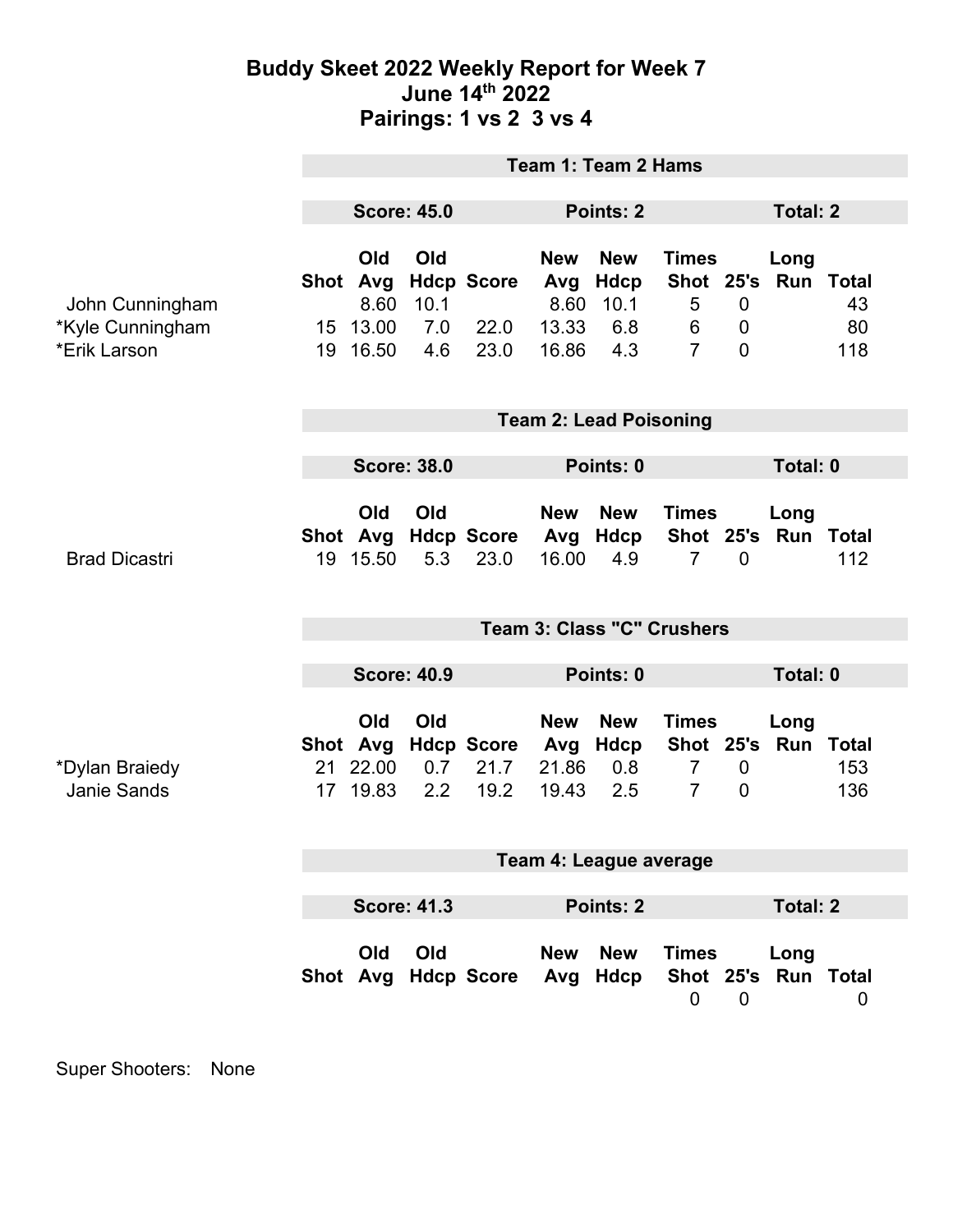## **Buddy Skeet 2022 Weekly Report for Week 7 June 14th 2022 Pairings: 1 vs 2 3 vs 4**

## **Buddy Skeet 2022 Team Standings through week 7**

| Team 4 | League average            | <b>2.0</b> |
|--------|---------------------------|------------|
| Team 1 | Team 2 Hams               | <b>2.0</b> |
| Team 3 | <b>Class "C" Crushers</b> | 0.0        |
| Team 2 | <b>Lead Poisoning</b>     | 0.0        |